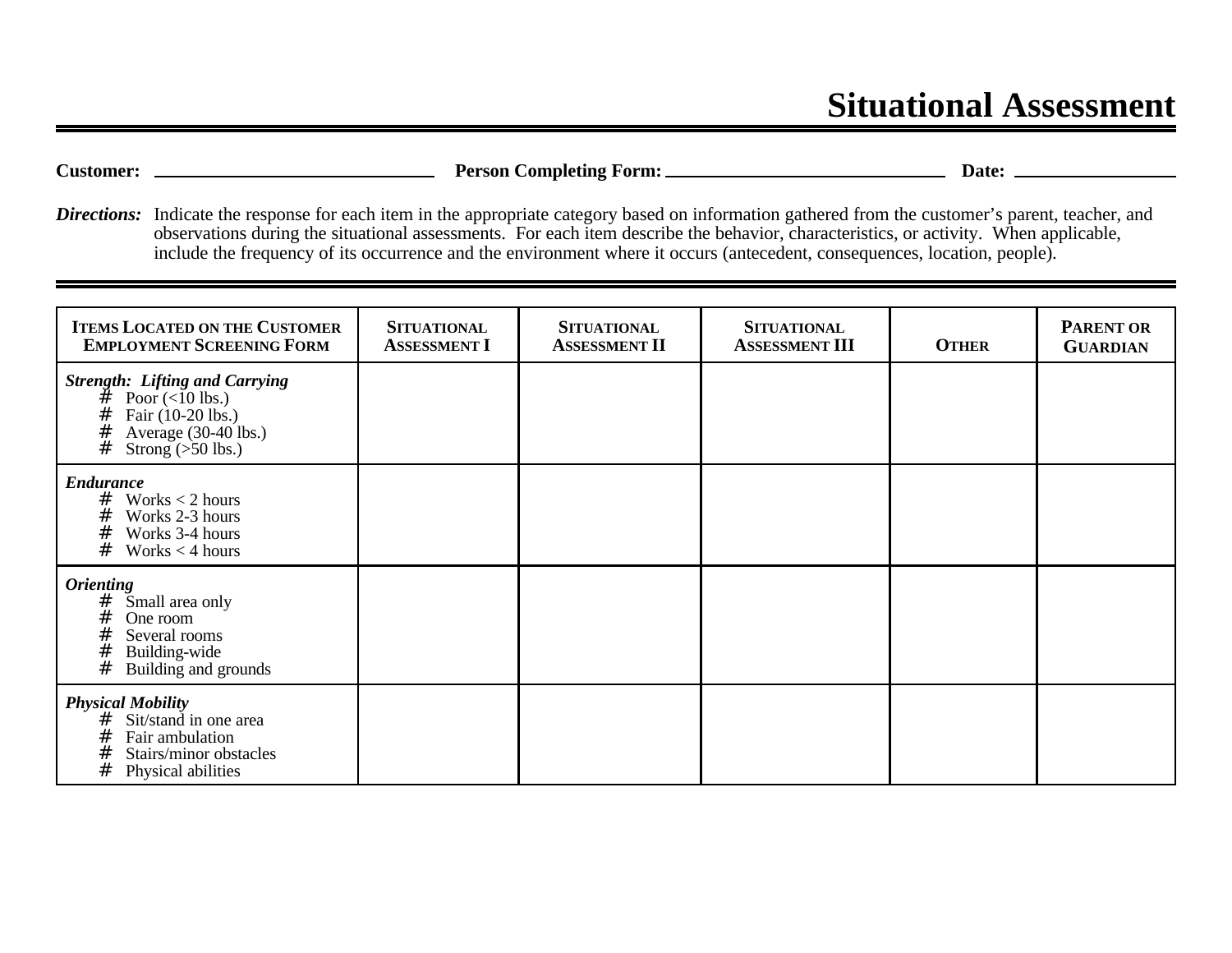| <b>ITEMS LOCATED ON THE CUSTOMER</b><br><b>EMPLOYMENT SCREENING FORM</b>                                                                                                                                                     | <b>SITUATIONAL</b><br><b>ASSESSMENT I</b> | <b>SITUATIONAL</b><br><b>ASSESSMENT II</b> | <b>SITUATIONAL</b><br><b>ASSESSMENT III</b> | <b>OTHER</b> | <b>PARENT OR</b><br><b>GUARDIAN</b> |
|------------------------------------------------------------------------------------------------------------------------------------------------------------------------------------------------------------------------------|-------------------------------------------|--------------------------------------------|---------------------------------------------|--------------|-------------------------------------|
| <b>Independent Work Rate (no prompts)</b><br>`#<br>Slow pace<br>#<br>Steady/average pace<br>#<br>Above average<br>#<br>Sometimes fast<br>#<br>Continual fast pace                                                            |                                           |                                            |                                             |              |                                     |
| Appearance<br>#<br>Unkempt/poor hygiene<br>#<br>Unkempt/clean<br>#<br>Neat/clean but clothing un-<br>matched<br>Neat/clean and clothing matched<br>#                                                                         |                                           |                                            |                                             |              |                                     |
| <b>Communication</b><br>$#$ Uses sounds/gestures<br>#<br>Uses key words/signs<br>$^{\#}$<br>Speaks unclearly<br>#<br>Communicates clearly, intelli-<br>gible to strangers                                                    |                                           |                                            |                                             |              |                                     |
| <b>Social Interactions</b><br>#<br>Rarely interacts<br>#<br>Appropriately<br>#<br>Polite, responses appropriate<br>Initiates social interactions infre-<br>#<br>quently<br>#<br>Initiates social interactions                |                                           |                                            |                                             |              |                                     |
| <b>Attention to Task/Perseverance</b><br>#<br>Frequent prompts required<br>#<br>Intermittent prompts/high super-<br>vision<br>#<br>Intermittent prompts/low super-<br>vision<br>Infrequent prompts/low super-<br>#<br>vision |                                           |                                            |                                             |              |                                     |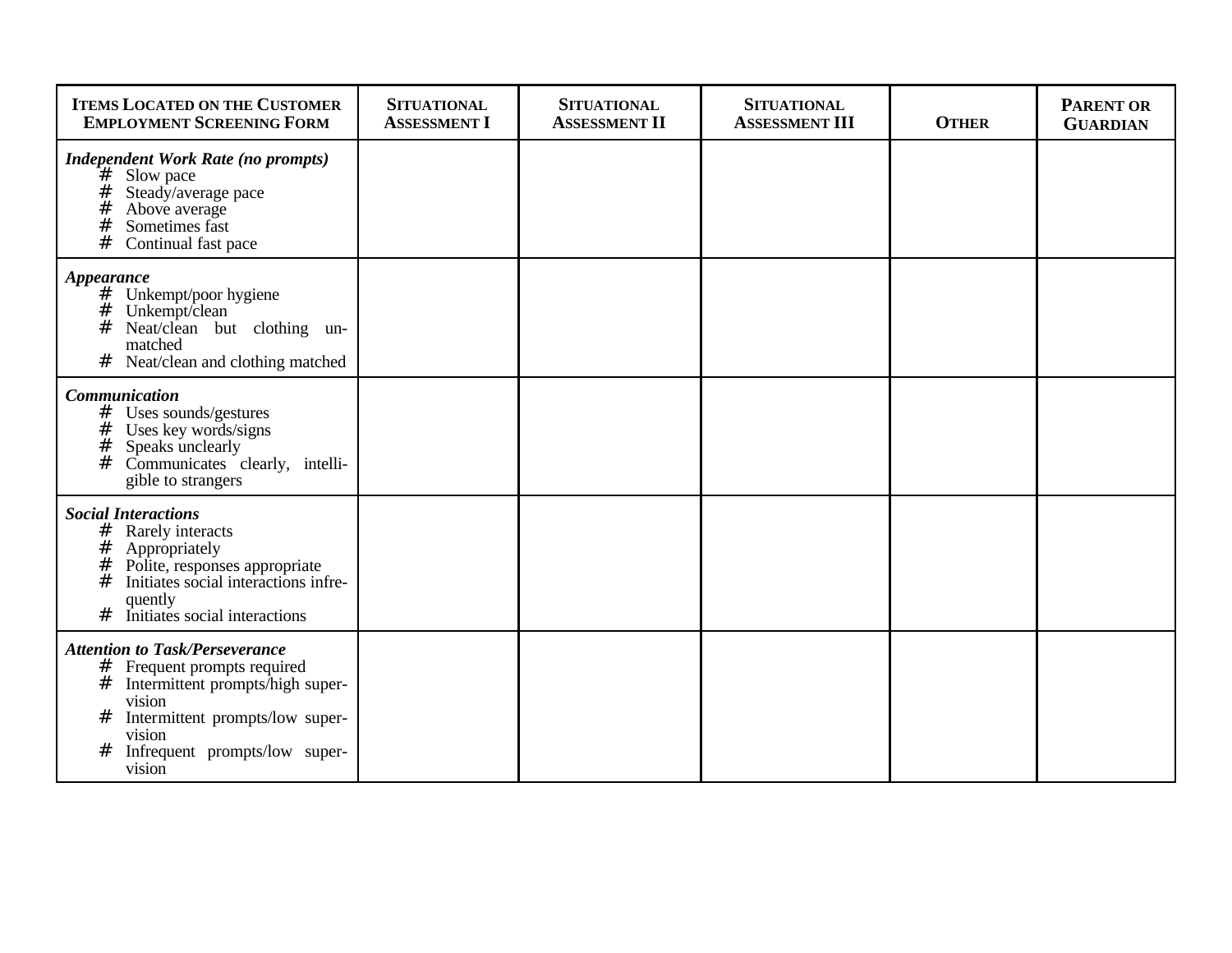| <b>ITEMS LOCATED ON THE CUSTOMER</b><br><b>EMPLOYMENT SCREENING FORM</b>                                                                                                                                           | <b>SITUATIONAL</b><br><b>ASSESSMENT I</b> | <b>SITUATIONAL</b><br><b>ASSESSMENT II</b> | <b>SITUATIONAL</b><br><b>ASSESSMENT III</b> | <b>OTHER</b> | <b>PARENT OR</b><br><b>GUARDIAN</b> |
|--------------------------------------------------------------------------------------------------------------------------------------------------------------------------------------------------------------------|-------------------------------------------|--------------------------------------------|---------------------------------------------|--------------|-------------------------------------|
| Independent sequencing of job duties<br>Cannot perform tasks in se-<br>#<br>quence<br>Performs 2-3 tasks in sequence<br>#<br>Performs 4-6 tasks in sequence<br>#<br>#<br>Performs 7 or more tasks in se-<br>quence |                                           |                                            |                                             |              |                                     |
| <b>Initiative/Motivation</b><br>Always seeks work<br>#<br>#<br>Sometimes volunteers<br>#<br>Waits for directions<br>#<br>Avoids next task                                                                          |                                           |                                            |                                             |              |                                     |
| <b>Adapting to Change</b><br>#<br>Adapts to change<br>#<br>Adapts to change with some dif-<br>ficulty<br>Adapts to change with great dif-<br>#<br>ficulty<br>#<br>Rigid routine                                    |                                           |                                            |                                             |              |                                     |
| <b>Reinforcement Needs</b><br>#<br>Frequent required<br>#<br>Daily<br>#<br>Weekly<br>#<br>Paycheck sufficient                                                                                                      |                                           |                                            |                                             |              |                                     |
| <b>Level of Support</b><br>Very supportive of work<br>#<br>#<br>Supportive of work with reserva-<br>tion<br>Indifferent about work<br>#<br>#<br>Negative about work                                                |                                           |                                            |                                             |              |                                     |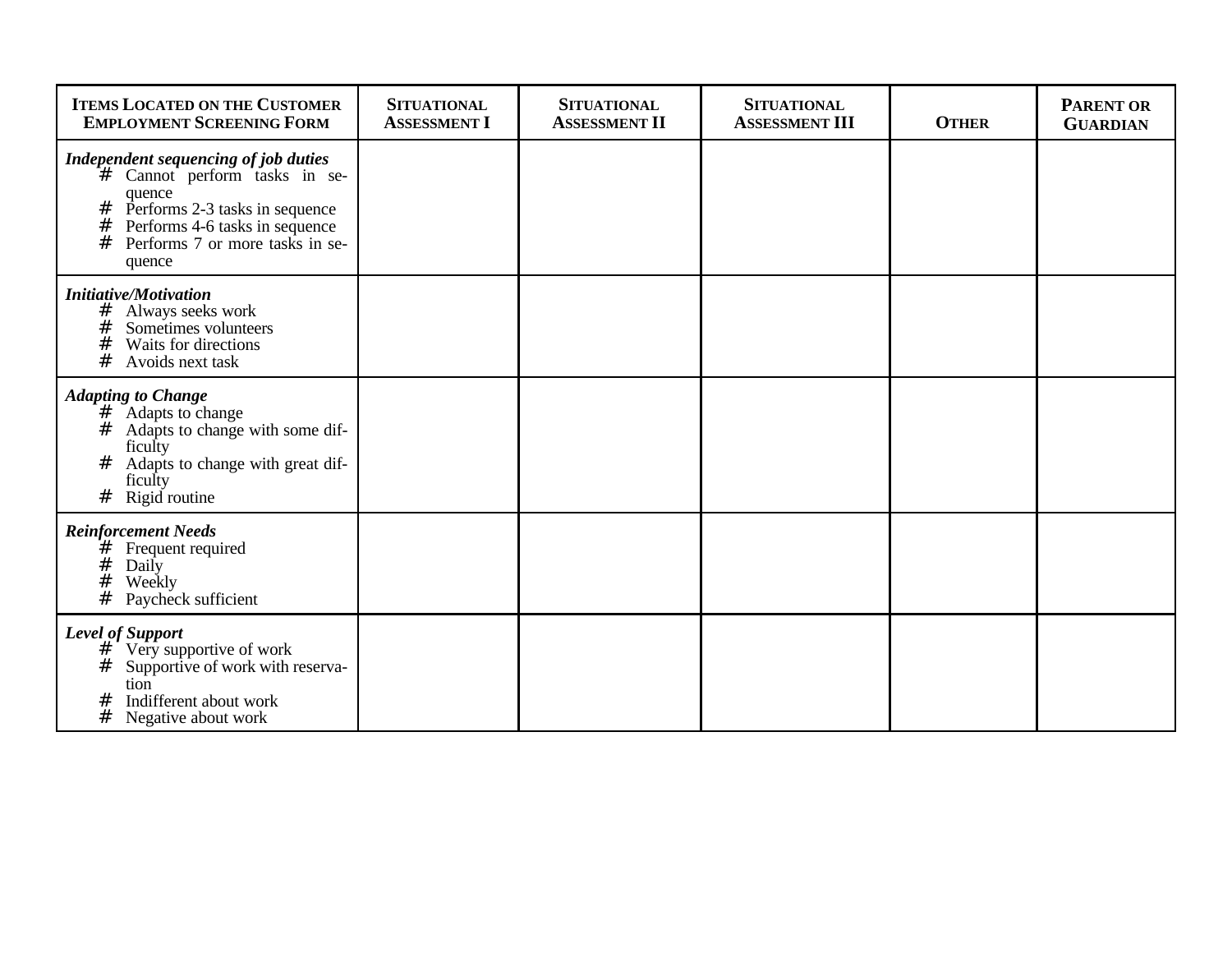| <b>ITEMS LOCATED ON THE CUSTOMER</b><br><b>EMPLOYMENT SCREENING FORM</b>                                                                                                                              | <b>SITUATIONAL</b><br><b>ASSESSMENT I</b> | <b>SITUATIONAL</b><br><b>ASSESSMENT II</b> | <b>SITUATIONAL</b><br><b>ASSESSMENT III</b> | <b>OTHER</b> | <b>PARENT OR</b><br><b>GUARDIAN</b> |
|-------------------------------------------------------------------------------------------------------------------------------------------------------------------------------------------------------|-------------------------------------------|--------------------------------------------|---------------------------------------------|--------------|-------------------------------------|
| <b>Discrimination Skills</b><br># Cannot distinguish between<br>work supplies<br>#<br>Distinguishes between work sup-<br>plies with an external cue<br>Distinguishes between<br>#<br>work<br>supplies |                                           |                                            |                                             |              |                                     |
| <b>Time Awareness</b><br># Unaware of time and clock func-<br>tion<br>Identifies breaks/lunch<br>#<br>#<br>Can tell time to the hour<br>#<br>Can tell time in hours/minutes                           |                                           |                                            |                                             |              |                                     |
| <b>Functional Reading</b><br>#<br>None<br>#<br>Sight words/symbols<br>#<br>Simple reading<br>#<br>Fluent reading                                                                                      |                                           |                                            |                                             |              |                                     |
| <b>Functional Math</b><br>$#$ None<br>#<br>Simple counting<br>#<br>Simple addition/subtraction<br>$\ddot{t}$<br>Computational skills                                                                  |                                           |                                            |                                             |              |                                     |
| <b>Independent Street Crossing</b><br>$#$ None<br>#<br>2-lane street (with or w/o light)<br>#<br>4-lane street (with or w/o light)                                                                    |                                           |                                            |                                             |              |                                     |
| <b>Handling Criticism/Stress</b><br>$\frac{\#}{\#}$ Resistive/argumentative<br>#<br>Withdraws into silence<br>#<br>Accepts criticism/does not<br>change                                               |                                           |                                            |                                             |              |                                     |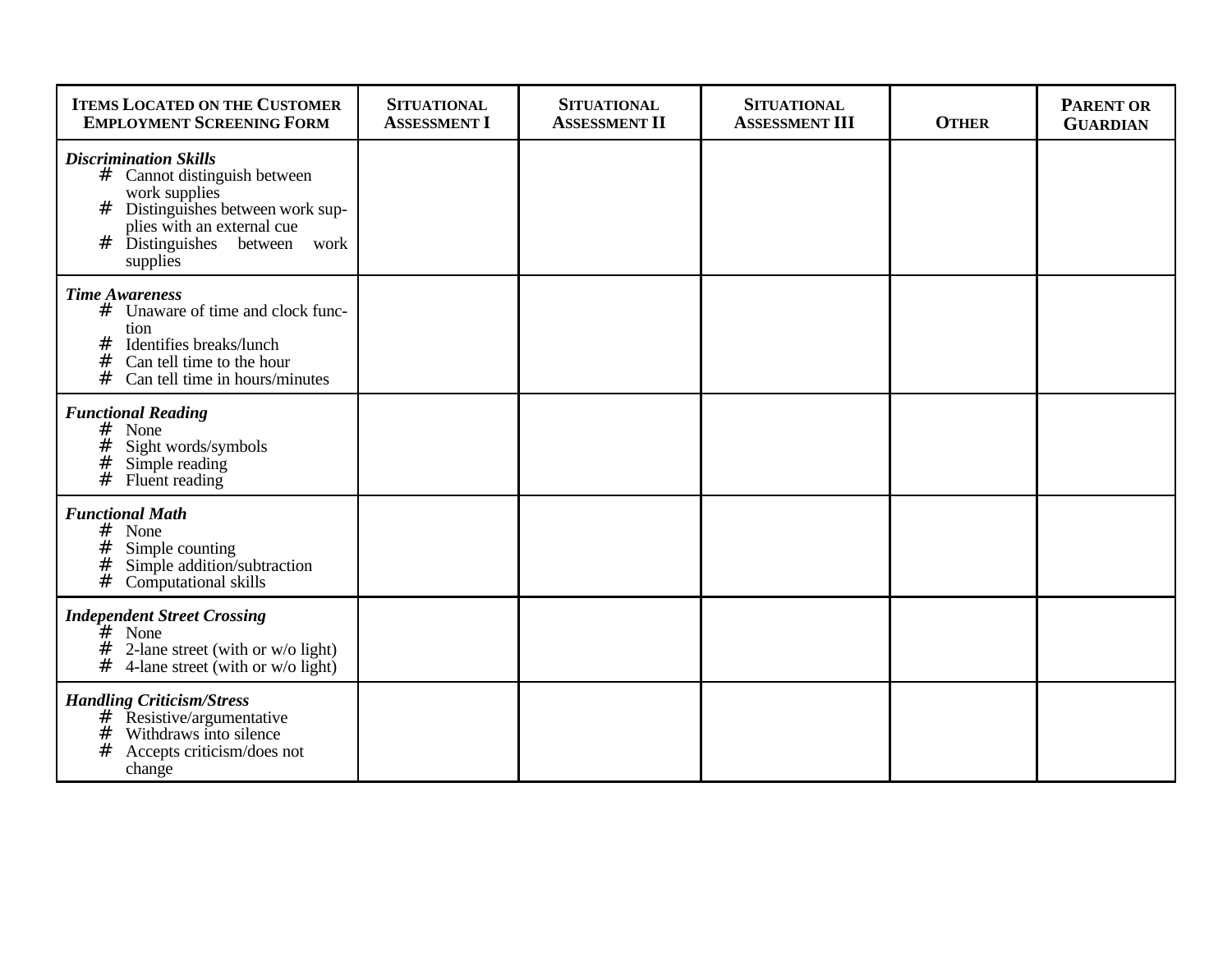| <b>ITEMS LOCATED ON THE CUSTOMER</b><br><b>EMPLOYMENT SCREENING FORM</b>                                                                                       | <b>SITUATIONAL</b><br><b>ASSESSMENT I</b> | <b>SITUATIONAL</b><br><b>ASSESSMENT II</b> | <b>SITUATIONAL</b><br><b>ASSESSMENT III</b> | <b>OTHER</b> | <b>PARENT OR</b><br><b>GUARDIAN</b> |
|----------------------------------------------------------------------------------------------------------------------------------------------------------------|-------------------------------------------|--------------------------------------------|---------------------------------------------|--------------|-------------------------------------|
| <b>Acts/Speaks Aggressively</b><br>Hourly<br>#<br>#<br>Daily<br>#<br>Weekly<br>#<br>Monthly<br>#<br>Never                                                      |                                           |                                            |                                             |              |                                     |
| <b>Travel Skills</b><br>#<br>Requires bus training<br>#<br>Uses bus independently (with or<br>$w/o$ transfers)<br>#<br>Able to make own travel<br>arrangements |                                           |                                            |                                             |              |                                     |
| <b>Work Experience</b><br>#<br><b>Employment</b> site<br>#<br>Job tasks performed<br>#<br>Dates, hours, wages                                                  |                                           |                                            |                                             |              |                                     |
| <b>Physical Limitations</b><br>#<br>Impairment<br>#<br>Medications<br>#<br>Medical restrictions                                                                |                                           |                                            |                                             |              |                                     |
| <b>Responding to Survival Words</b><br># Street signs<br>#<br>Restrooms<br>#<br>Danger, stop                                                                   |                                           |                                            |                                             |              |                                     |
| <b>Hurtful to Self/Others</b><br>Banging head, pulling hair<br>#<br>#<br>Biting, scratching<br>#<br>Hitting, pinching                                          |                                           |                                            |                                             |              |                                     |
| <b>Destructive to Property</b><br>#<br>breaks, burns, tears things                                                                                             |                                           |                                            |                                             |              |                                     |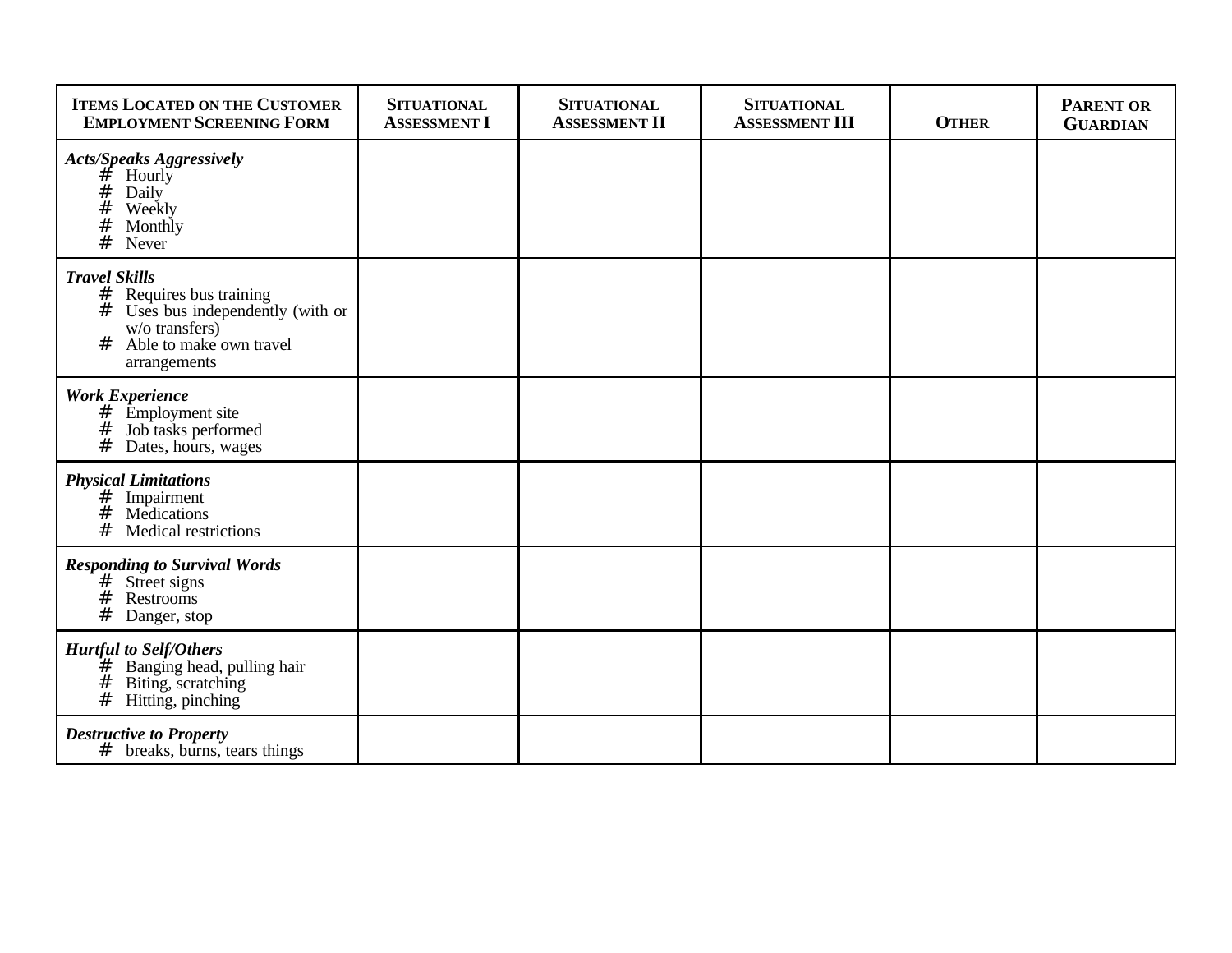| <b>ITEMS LOCATED ON THE CUSTOMER</b><br><b>EMPLOYMENT SCREENING FORM</b>                                                                                                           | <b>SITUATIONAL</b><br><b>ASSESSMENT I</b> | <b>SITUATIONAL</b><br><b>ASSESSMENT II</b> | <b>SITUATIONAL</b><br><b>ASSESSMENT III</b> | <b>OTHER</b> | <b>PARENT OR</b><br><b>GUARDIAN</b> |
|------------------------------------------------------------------------------------------------------------------------------------------------------------------------------------|-------------------------------------------|--------------------------------------------|---------------------------------------------|--------------|-------------------------------------|
| <b>Disruptive Behavior that Interferes with</b><br><b>Activities of Others</b><br># Yelling, screaming<br>#<br>Clinging<br>Laughing/crying for no reason<br>#<br>#<br>Interrupting |                                           |                                            |                                             |              |                                     |
| <b>Usual or Repetitive Behavior/habits</b><br>$#$ Pacing<br>$\#$<br>Rocking<br>#<br>Twirling fingers<br>#<br>Twitching                                                             |                                           |                                            |                                             |              |                                     |
| Behavior that is Socially Offensive to<br><b>Others</b><br>#<br>Talking too loud<br>#<br>Burping, picking nose<br>#<br>touching, hugging                                           |                                           |                                            |                                             |              |                                     |
| <b>Withdrawal or Inattentive Behavior</b><br># Keeping away from people<br>#<br>Expresses unusual fears<br>#<br>Shows little interest in activities                                |                                           |                                            |                                             |              |                                     |
| <b>Uncooperative or Noncompliant</b><br><b>Behavior</b><br># Refusing to attend school/work<br>Refusing to follow rules/requests<br>#<br>#<br>Acting defiant/pouting               |                                           |                                            |                                             |              |                                     |
| <b>Leisure Skills/Interests</b>                                                                                                                                                    |                                           |                                            |                                             |              |                                     |
| <b>Chores or Responsibilities</b>                                                                                                                                                  |                                           |                                            |                                             |              |                                     |